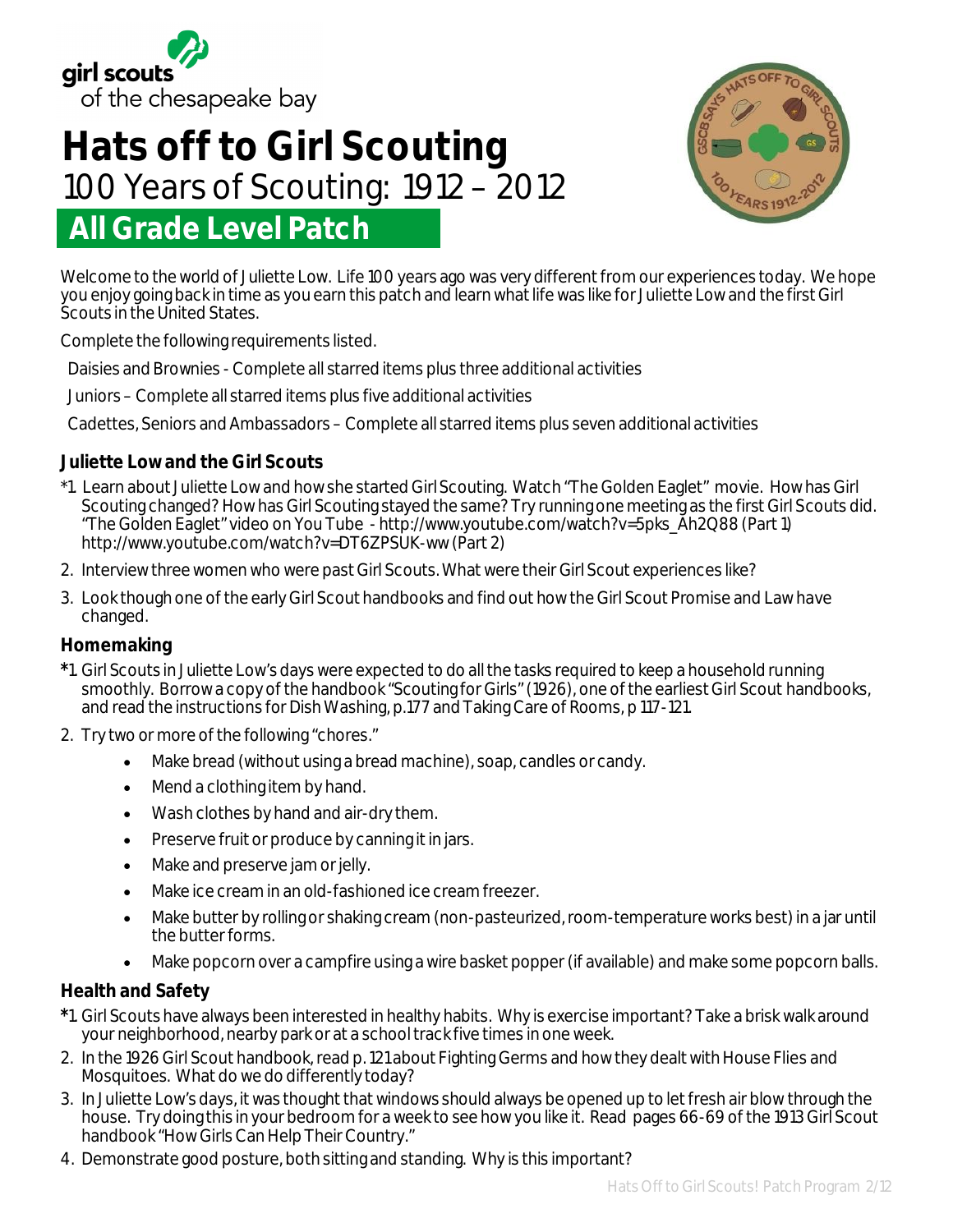- 5. Learn basic first aid for simple cuts and bruises.
- 6. Learn what to do in case of an emergency.

# **Nature/Out-of-Doors**

- **\***1. Visit a park near you. Learn the names of the trees or flowers that are new to you.
- 2. Make a list of at least three uses of trees.
- 3. Participate in a bird count (nationwide Audubon count in December; a breeding-bird count in the spring; or the Great Backyard Bird Count in February).
- 4. Learn to make trail signs the way Juliette Low taught girls. Create a trail for others to follow and see if they can find their way using those signs.
- 5. Make and erect a bird house or bird feeder.
- 6. Know how to use a saw, an axe and a hatchet safely.
- 7. Learn four things that must be considered when choosing a camp site.
- 8. Cook a simple meal over a campfire, using only 2 matches (remember to have a camp trained volunteer present).
- 9. Learn about the two major constellations which are always visible in the Northern skies. What are they? Find one legend about them.

# **Arts, Music, Crafts, Drama, Literature**

- **\***1. Learn four traditional Girl Scout songs: "Make New Friends," "Girl Scouts Together" and "Each Campfire Lights Anew" plus one other of your choice.
- 2. Write a letter to a pen pal.
- 3. Embroider a sampler, using cross stitch.
- 4. Embroider initials on an ornament.
- 5. Learn and demonstrate three folk dances.
- 6. Write an original short story, essay, play or poem.
- 7. Play "Charades."

# **International Friendship**

- **\***1. From the beginning, Juliette Low wanted girls to be a friend and sister to Girl Scouts and Girl Guides all over the world. Learn about World Thinking Day. When was it started and why? What do Girl Scouts and Guides do on World Thinking Day?
- 2. Help plan a Thinking Day program for your troop or service unit.
- 3. Learn about the Four World Centers and where they are located.

# **Communications**

- \*1. One of the biggest differences between Juliette Low's era and ours is in the area of communication. Electricity and telephones were just starting to be used. To see what a difference this would make, spend one whole evening without using any electronic devices (except a regular lamp). This includes no battery operated items. What difference does this make in your life? How did people in Juliette Low's time communicate?
- 2. Learn how to say "Help!" in Morse Code.
- 3. Learn Morse Code and try communicating with someone using this system.
- 4. Look in an old Girl Scout handbook and find out how to send messages using a semaphore system. Make some semaphore flags out of paper and practice sending signals.

# **Community, Citizenship and Service**

- \*1. Hold a flag ceremony. Learn how to retire the flag properly.
- 2. Learn the words to our National Anthem "The Star-Spangled Banner."
- 3. Hold a costume party of great Americans in which participants come dressed as a famous person and see if others can guess who they are.
- 4. What does a person have to do to be considered a citizen of the United States?
- 5. Earn the citizenship badge at your level of Scouting. (Requirements are located under Legacy badge section in the Girls Guide to Girl Scouting)



7. Do a service project.



Hats Off to Girl Scouts! Patch Program 2/12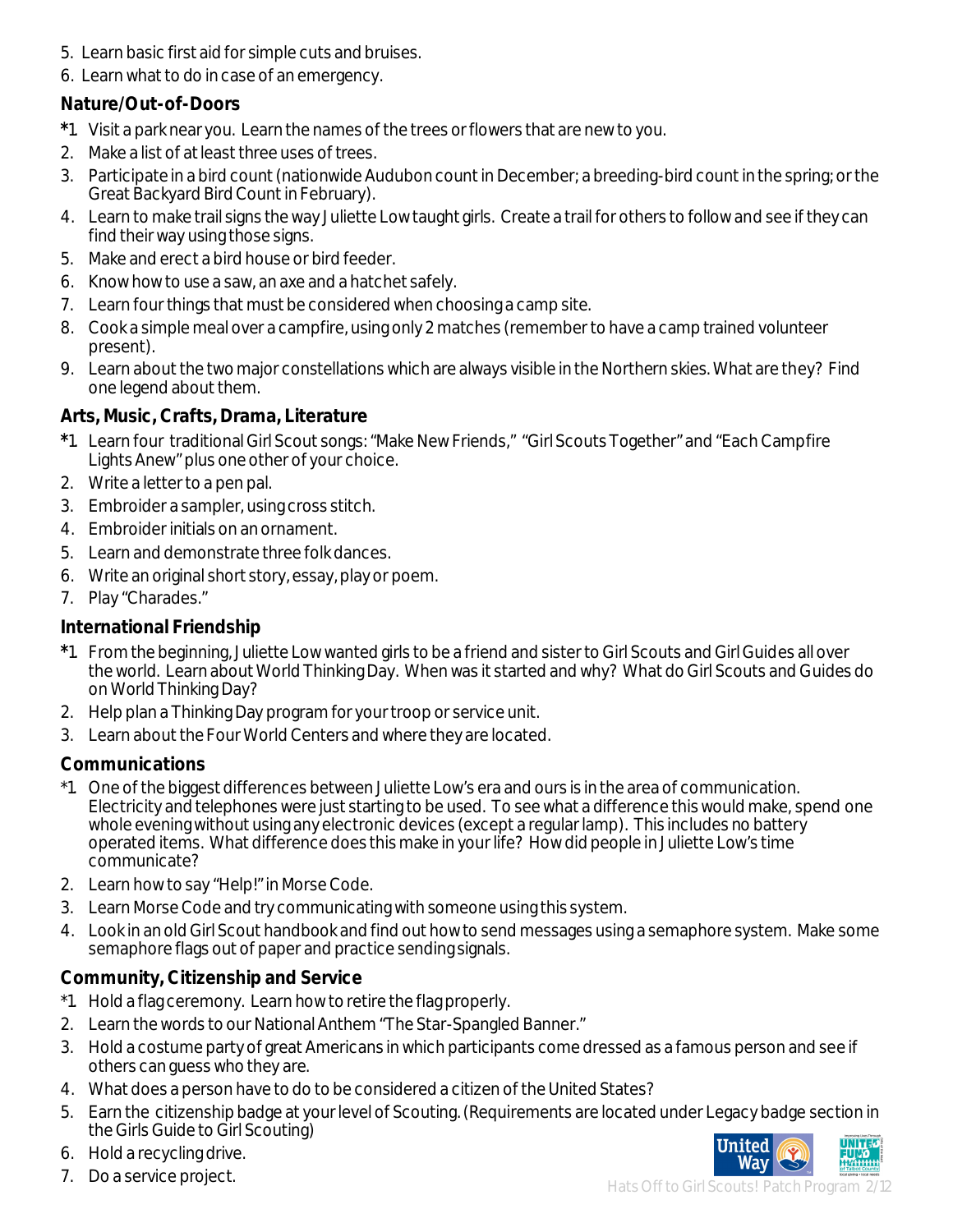This is what I did to earn the Hats off to Girl Scouting Patch.

## **Juliette Low and Girl Scouts**

#### **Homemaking**

#### **Health and Safety**

#### **Nature/Out-of-Doors**

**Arts, Music, Crafts, Drama and Literature**

#### **International Friendship**

**Communications**

#### **Community, Citizenship and Service**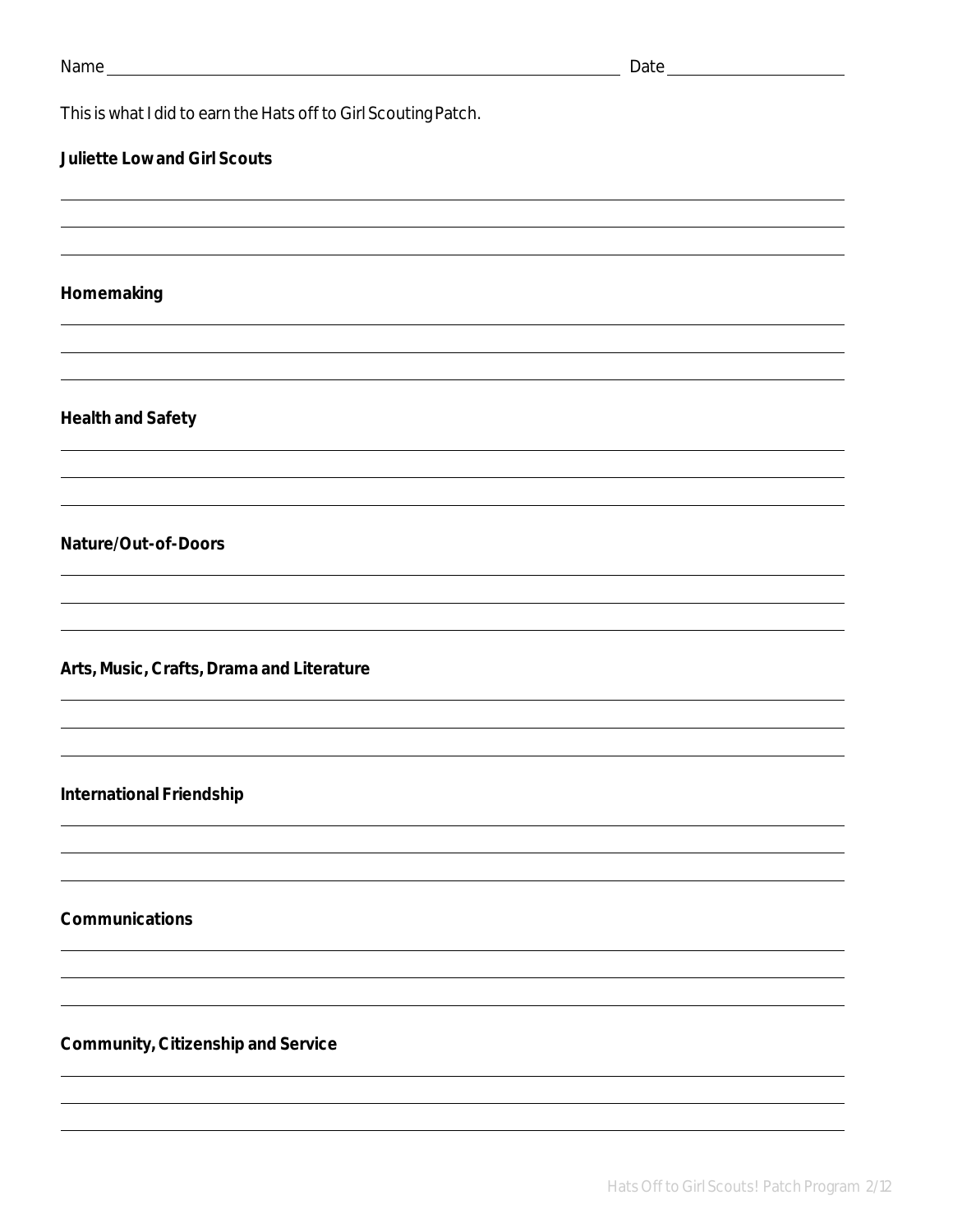#### **Scouting for Girls—1926 Girl Scout Handbook**

#### **I. The Home Maker—pages 117 to 12**

#### **Dish Washing**

In making ready for dish washing scrape every plate carefully to remove crumbs that would get into the dish water. Try using crumpled tissue paper to remove milk, grease, or crumbs before the dishes are put into the pan. Save tissue paper, and paper napkins for this.

Pile in separate piles, all the dishes of each sort; wash the rest; do not put bone, ivory or wooden handles of knives into the water. Use hot water and soap for dish washing, then rinse with clean hot water.

Dish towels should be cleansed after every dish washing; wash clean in hot soapy water, then rinse all the soap away in clean water. Cooking utensils should soak in cold water until time for dish washing, unless they can be washed as soon as used.

Use a tray for carrying dished to the closet or pantry instead of travelling with a handful back and forth. Strain the dish water before pouring it down the sink. Let the grease rise and cool; skim it off and dispose of it after the dishes are washed.

#### **Taking Care of Rooms**

Keeping a house in order means having everything in its place in every room. It means sweet, fresh air in every room; it means removal of dust and litter. A good housekeeper "tidies" her rooms as she goes along, always picking up anything that is out of place and putting it where it belongs. But she also has a method in doing things. Perhaps she sweeps the entire house every day or every other day, or perhaps she puts one room in order on one day and another on another and so on. The important thing is to have a regular plan.

#### **The Living Room**

Taking care of a living room means cleaning the floor and the rungs; dusting the walls, the pictures; cleaning, dusting and sometimes polishing the furniture. Open the windows top and bottom, dust and brush them inside and out; use a soft brush or a dust mop to take the dust from the floor. Use a carpet sweeper for the rugs unless you have electricity and can use a vacuum cleaner; collect the sweepings and burn them.

Dampen one quarter of your cheese-cloth duster and roll it inside the rest of the duster, then wring. This makes a dampish cloth for dusting the base-boards, window sills, and other woodwork as well as the furniture. Where the furniture is highly polished, or would be injured by water, use oil on the duster instead. Dust after the dust has settled, not when it has been stirred into the air. Shake and replace doilies or covers.

Be sure that the pictures hang straight after dusting and that every piece of furniture is put in its right place. See how long it takes to clean the room; then study to find out how the time can be shortened.

Do not keep useless furniture nor have too many things in your room.

*The Bathroom* and the bath tub require daily cleansing. In the ordinary family every one who uses the tub should leave it perfectly clean for the next one who needs it. all the furnishings of the bathroom should be kept sweet and clean. Use a flush closet brush daily, scalding it after using it. and remember that fresh air and sunshine are cleansing agents. Get them to work for you.

*The Bedroom*. Your bedroom needs all the fresh air it can get. The Girl Scout sleeps with her windows open. As soon as you have dressed in the morning throw the windows wide open again, if they have been closed. Open the bed, so that both sheets may be reached by the fresh air. Shake up your pillows and put them on a chair near the window. Leave your night clothing spread or hung where it will be well aired. Let your room have a fresh air bath!

You know already how to make a bed. You will remember than all the bedclothing must be smooth and even, when the bed is made. You are lucky if you have a sister to help you make your bed, for this piece of work is easier for two than for one. You will see that the mattress is lying straight. Once a week you (the two of you) will turn the mattress, end over end one week and side over side the next week. Then your mattress will wear evenly, and not have a hollow in the middle where you sleep all the time. Then you two will lay the mattress cover straight, and tuck it in firmly, so that you will have no hard wrinkles to sleep on. The under sheet, smooth and straight, must be tucked in all around. You will make the bed as smooth as the table. Now the upper sheet, which is the hardest thing to manage in bed making, must be neatly tucked in at the foot. Then you may choose between tucking in the sides after folding the top sheet down over the blankets, and afterwards covering the whole bed with the spread, letting the sides and ends hang down; and laying the spread even with the blankets, tucking in the sides, and turning down the sheet over all. Try both ways.

Now, shake and pat the pillows, making them very smooth and quite square-cornered; then lay them or stand them neatly at the head of the bed, meeting exactly in the middle; and your bed is fit for a queen, or a tired Girl Scout after a tramp!

With the bed neatly made, everything must be put in its proper place. The furniture and window sills must be dusted with a clean cheese-cloth duster; and the bare floors must be nicely dusted with a dry floor-mop, or a cloth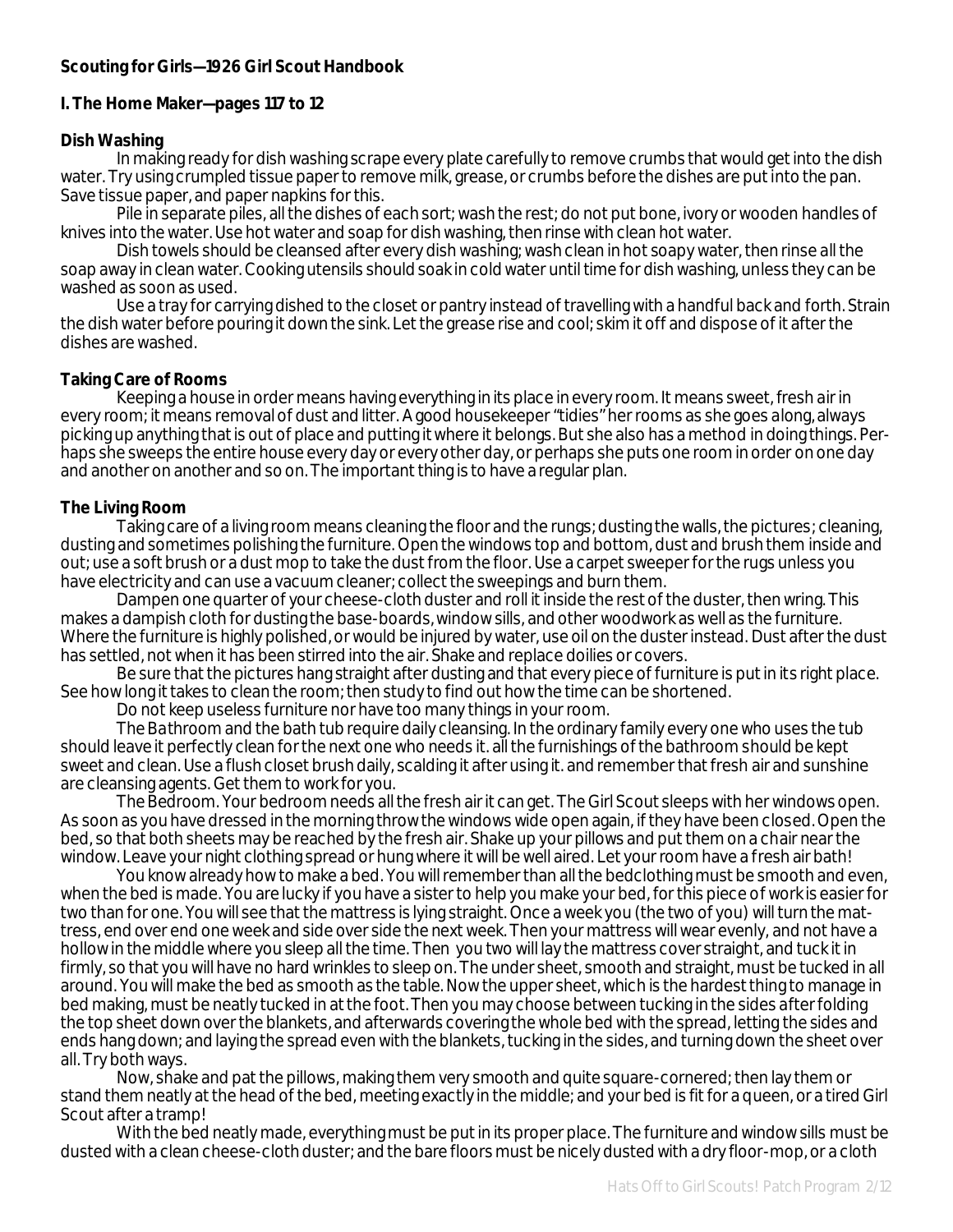pinned over a broom. If there are rugs, use a carpet sweeper, if you have one, or a broom. If you do any broom sweeping, however, you will do it before you dust.

Now a last look to see that the room is tidy, every chair in place and the shades even at the windows, and your room is ready for the day. Of course any Girl Scout who wants a Homemaker's badge will do all these things; not guess or suppose how others do them and how long it takes. That is the honest way to learn. So find out how long it takes to put your room in order. There is only one way to find out.

## **Fighting Germs**

Keeping clean in these days means keeping free from troublesome germs as well as visible dirt. Germs thrive in dampness and darkness. They can be overcome by sunshine. For through cleanness, the house needs fresh air and sunshine as well as sweeping and dusting. The Girl Scout must remember to let the fresh air blow through every room in the house every day. She should sleep with her windows open. She is fortunate if she can sleep out of doors.

Of course she is in honor bound to have no dark, damp, hidden, dirt-filled corners in any part of her house, not even in shed or cellar. Let in the light and clean out the dirt.

#### **Fighting the House Fly and Mosquito**

House flies carry disease. They breed in filth, human waste, animal droppings, decayed animal or vegetable matter, and are so made that they carry filth wherever they go. Since the fly alight wherever it pleases, it carries dirt from outside and distributes it wherever it CHOOSES.

Clean up all heaps of rubbish where flies may breed. Keep your garbage pail absolutely clean. Disinfect outdoor water-closets and cover with gravel or slacked lime. Get fly traps to set on your porches. Kill all flies that come into the house, especially the early ones, in the spring. Keep your windows and doors screened.

Fight mosquitoes just as you fight flies. Leave no still water even in a old tin can, for the eggs of mosquitoes are deposited in still water and hatch there. The mosquito, like many other insects, has an intermediate stage between egg and the grown mosquito. During this stage it swims about in quiet water. Mosquitoes in great numbers may be growing in old cans or bottles, rain-filled and hidden away under the bushes in your yard. Watch for such breeding places; clean up your yard and banish the mosquito.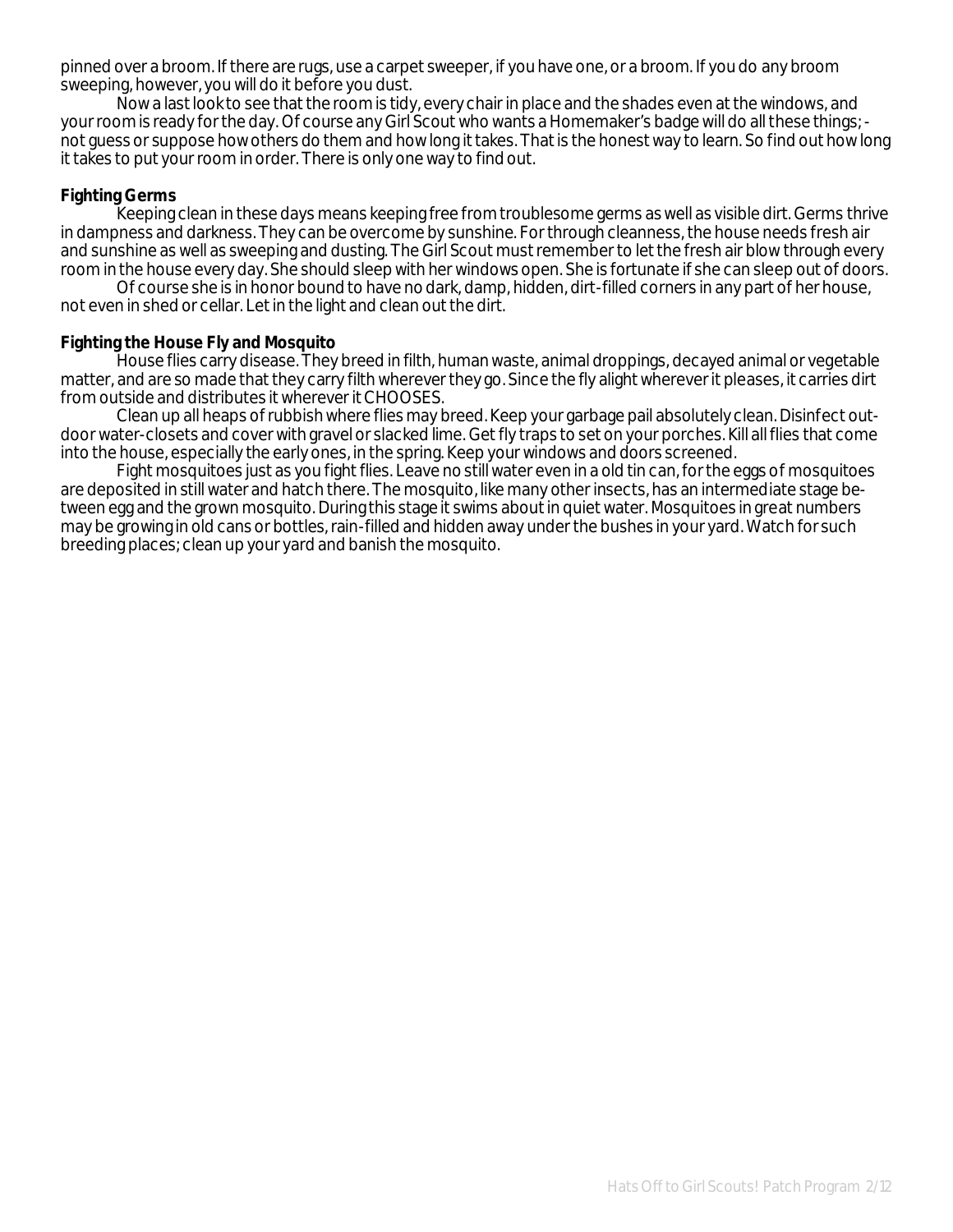## **How Girls Can Help Their Country—1913 Girl Scout Handbook**

## **Part III Home Life - pages 66 to 69**

#### **Sanitation**

Girl Scouts should do everything in their power to make and keep their homes healthy as well as happy. Most of you cannot choose your own dwelling, but whether you live in a house, a cottage, a flat, in rooms, or even in one room of a house, you can do a very great deal to keep it healthy and pure.

Fresh air is your friend; it will help you to fight disease better than anything else. Open all you windows as often as you can, so that the air may get into every nook and corner. Never keep an unused room shut up. You know what a stagnant pool is like – no fresh water runs through it, it is green and slimy, and full of insects and dead things; you would not care to bathe in it. Well, still and stuffy air in a house is very much worse, only, unluckily, its dangers cannot be seen, but they are there lying in ambush for the ignorant person. Disease germs, poisonous gases, mildew, insects, dust, and dirt have it all their own way in stale, used-up air.

You do not like to wash in water other people have used, but it is far worse to breath air other people have breathed. Air does not flow in and flow out of the same opening at the same time any more than water does, so you want two openings in a room – an open window to let the good air in, and a fireplace and chimney to let the staler air out, or where there is no fireplace, a window open both a the top and bottom. The night air in large towns is purer than the day air, and both in town and country you should sleep with your window open if you want to be healthy. Draughts are not good, as they carry away the heat from your body too fast; so if your bed is too near the window, put up a shelter between it and the open window, and cover yourself more. At least one window on a staircase or landing should always be kept open, and also the larder and the closet windows.

#### **Tidiness**

*Motto*: "Tidy as you go."

Half your time will be saved if little things are kept tidy. Have a place for everything, and have everything in its place. If you are not sure which is the right place for a thing, think "Where, if I wanted it, should I go to look for it?" That place is the right one. Get into the habit of always making a hank of any string you get, and collect them.

War must be waged against rats and mice, or they will invade you and loot everything. If you have no mousetraps put a newspaper over a pail of water, break a hole slightly in the center in the form of a star, and place a bit of herring or cheese on the center tips of star to entice the mouse. Let the paper reach to the floor not too upright, for the mouse to climb up. Try putting broken camphor into their holes; they dislike the smell. Fly and wasp traps are made by tying paper over a tumbler half-filled with water and beer or treacle. Break a hole in the paper, and fit in a tube or rolled paper about one inch long and one inch across.

Try to keep yourself neat, and see that the house you live in is clean, sweet, and pleasant.

#### **The Woodpecker**

When you find that the ground round a tree is strewn with tiny chips of wood you may know at a glance that a woodpecker is making her nest there. The woodpecker chips away the bark and makes a deep hollow in the trunk. But she has sense enough to know that the chips which fall are tell-tales, so you may see her making efforts to tidy up the place, and in the end she will go to the trouble of flying away with every little chip and scrap in her beak to a distance, so that no enemy can see that she has been cutting a hole in that tree.

Damp is never healthy, but you can prevent it to a great extent by letting plenty of fresh air go through your house and rooms which have been shut up.

When you see signs of damp, try to find out the cause; it may be put right. A pipe or gutter may have got blocked, or there may be a loose slate, or the water pipes may be leaking.

In countries where there are mosquitoes people are very careful not to allow any water to lie near their houses, for the poisonous mosquito breeds in stagnant water. Sunflowers planted near a house help to keep the soil dry; also low bushes and plants. Consumption and other deadly disease germs flourish in damp, ill-aired houses.

Sunlight is a great health-giver and disinfectant, and the more of it you have in your house the better. Long ago people used to shout out the sun and air for fear their curtains and carpets would fade, but it is far better that the sun should fade your curtains than that the darkness should fade you. Cases of consumption are rare in dry, sunny houses.

Nurseries and bedrooms should have plenty of morning and midday sun.

Cleanliness in every part of the house is most necessary especially kitchens and larders. Do not let dust or rubbish collect anywhere, behind furniture or pictures, under beds, or in cupboards. If we realized what horrid things we may collect from pavement or street dust on our skirts and boots, we should be much more careful about the dusting of our rooms.

Do not allow dogs, cats, or birds to be where they can touch your food or your cooking utensils; animals have